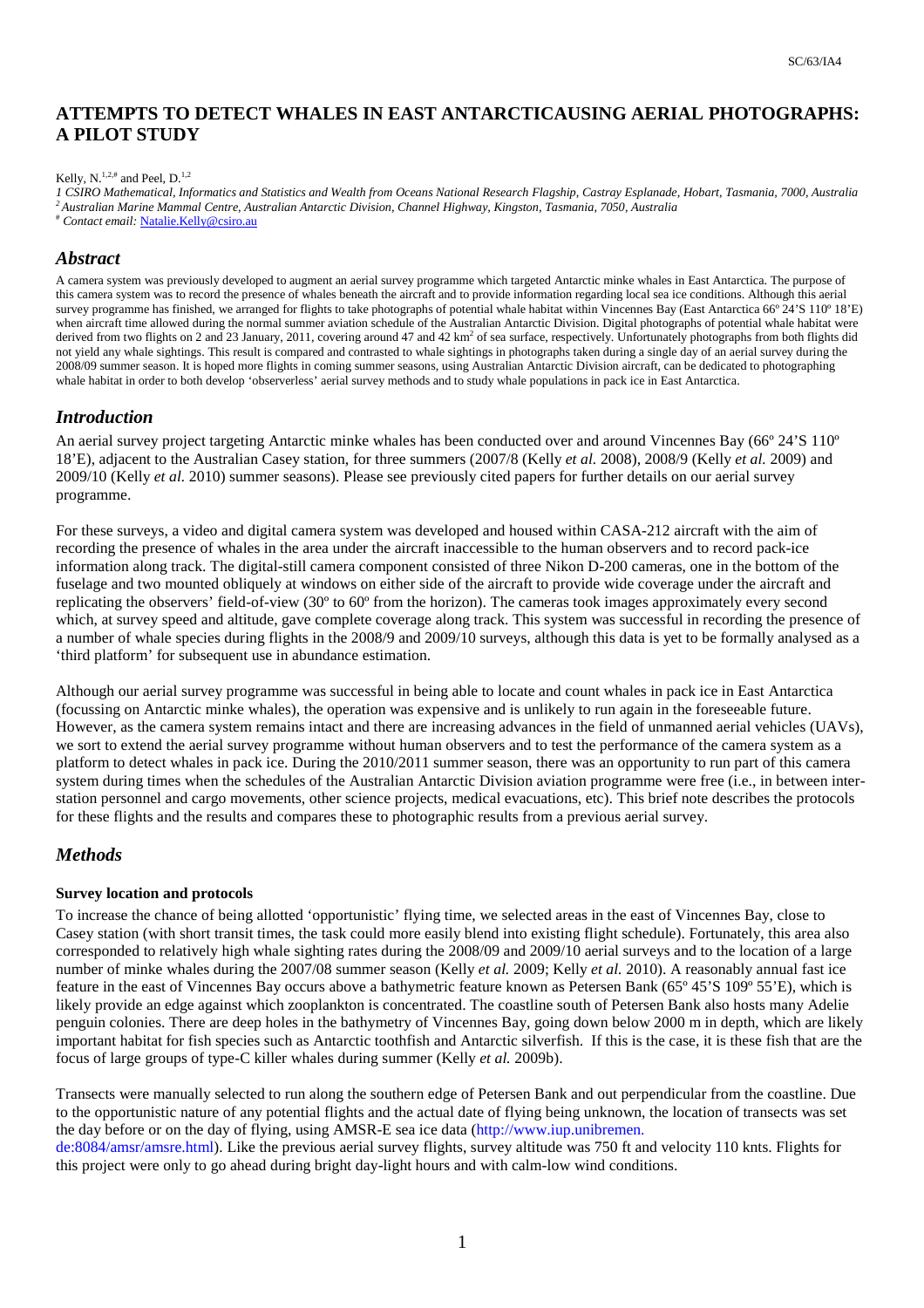#### **Camera system**

A single Nikon D200 camera was housed in the base of the CASA-212 aircraft, behind a Perspex window that was flush with the fuselage. The camera was oriented directly down. The shutter-release for the camera was operated externally using a 'Mumford Time Machine' unit, which allows shutter-release to be timed. Depending on aircraft altitude and camera lens, shutter-release can be timed to achieve continuous coverage along-track beneath the aircraft. A large-size file format was selected for images, focus set to infinity, and image settings given to account for high-light, high-contrast environments. As a 50mm lens was used, uninterrupted coverage along the trackline was achieved, according to the velocity and altitude given above, with a shutter-release of around 1 photograph per second. This gave swath width of around 107 m.

In addition to GPS/altitude data being imbedded in each image, flight data, including geographical position, velocity and altitude was also available.

#### **Image checking**

After the image files were returned to Australia on the completion of the Antarctic operational season, the set was split into two and were checked for whales by two observers (the authors), i.e., each image was checked only once. It took, on average, around 2 hours to examine 3 000 images. It is also possible to derive an estimate of local (i.e., area covered by the photograph) sea ice concentration and chunk-size composition, but this has not been done. The presence of other animal species was also recorded, but not identified to the species level.

### *Results*

The 2010/11 operations schedule at Casey station allowed for two flights to take pictures of whale habitat: the first on 2 January and the other 23 January, 2011. Both days were deemed to have low wind conditions, although windy conditions were experienced during the second flight when a transect approached the Vanderford Glacier. For the 2 January flight, 436.6 km of photographic effort was achieved, yielding around 6 300 photographs. The flight on 23 January achieved 391.2 km of photographic effort, with around 5 600 photographs. With a swathe width of 107 m, this corresponds to an area covered by the photographs of around 46.7 km<sup>2</sup> and 41.9 km<sup>2</sup> for the two flights, respectively. Tracks for both flights are given in Figures 1 and 2.

No whales were located in any photograph from either flight. However, a minke whale was seen and photographed from a small vessel near Casey station at the same time the 2 January flight was underway (see Figures 1 (yellow star) and 4); killer whales were also photographed from the cockpit by the pilots upon approach to the Casey skiway after the final transect was completed (Figure 5). The photographs yielded many sightings of penguins (both hauled out and in the water) and seals (see Figures 1 and 2).

#### *Discussion*

It was disappointing that no whales were observed in nearly 12 000 photographs taken in Vincennes Bay in January 2011, despite incidental sightings of both minke and killer whales nearby (on 2 January). In addition, we counted many penguins and seals in the vicinity (see Figure 6 and 7), indicating overall productivity levels in Vincennes Bay may be at least similar to those in previous summers. However, looking to the numbers of whales observed in photographs taken on one day during our 2008/09 aerial survey may provide some perspective.

On 30 December, 2008 around 1 422 km of survey effort was flown in Vincennes Bay, resulting in sightings of 23 minke whales (in 20 sightings) and 110 killer whales (in 23 sightings) (see Figure 3) (Kelly *et al.* 2009). This survey had an effective strip width of around 420 m (averaging over sighting covariates; see Kelly et al. 2011; SC/63/IA3 for further details of the calculation of effective strip width), so the observers covered an effective area of around  $1194.5 \text{ km}^2$  (observers were located on both sides of the aircraft). In a very simple sense, this would yield a point-estimate of density of around 0.035 whale sightings per  $km^2$  for the area covered by those transects. Also during that flight, 25 330 images were taken by a Nikon D200 in the same configuration as the January 2011 flights, but flying at a height of 700 ft. These photographs were taken with a 35 mm lens, and so would have had a swathe width of 143 m; around 203.3 km<sup>2</sup> would have been covered by these photographs. However, from these photographs, detections of only four minke whales (in two groups) (see Figure 8 and 9), one killer whale and 3 Southern bottlenose whales were made. Again, in a very simple sense, this would yield a point-estimate of density of around 0.019 whale sightings per  $km<sup>2</sup>$ for the area covered by those transects for photographs. Making the assumption that overall whale densities are similar from yearto-year (this assumption is likely to be quite wrong, but it will suffice for this line of logic), then the numbers of sightings of whales we could have expected on 2 and 23 January 2011 flights would be 0.89 and 0.79 sightings, respectively. So, it is not unreasonable, given the relatively small area that was covered by the photographs taken during the two flights in January 2010 that no whales were observed due to chance, despite whales being observed nearby and despite the transects being manually located over areas of Vincennes Bay that have previously supported higher densities of whales.

There may be other reasons we did not identify whales in these photographs. Unfortunately, the camera settings used this season were often unsuccessful in dealing with the high-light contrast in areas of  $\geq$  40% sea ice concentration. This caused the water to appear very dark, which may have prevented whales to be seen if they were not directly at the surface. A colour altering algorithm was used in this study to try to lighten the photographs, but this was not satisfactory. Furthermore, whale movement and blow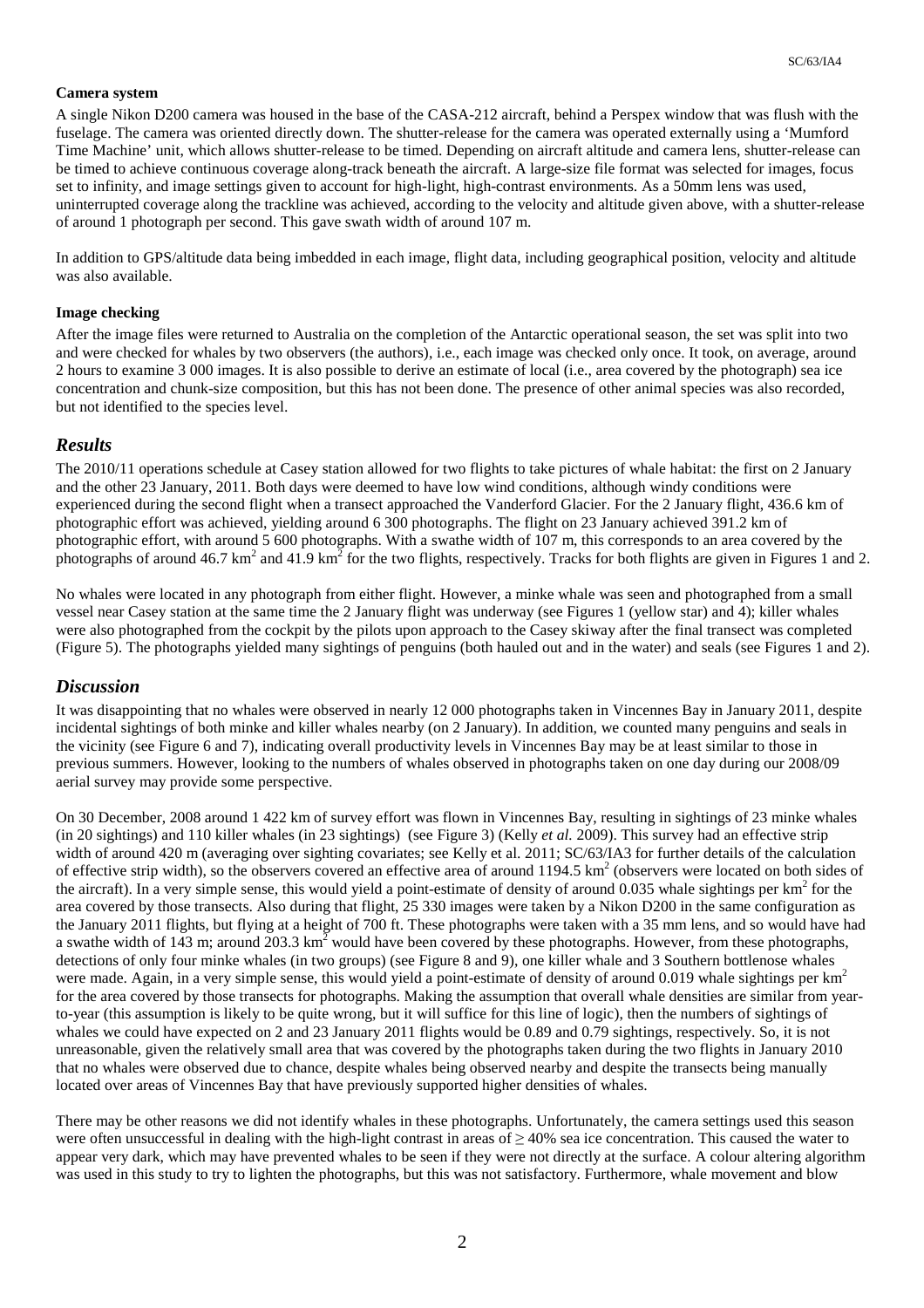formation is important to drawing the attention of observers when either *in situ* or watching video footage and this is not a benefit available in photographs.

We are hopeful of being able to repeat this study in future summers in East Antarctica, subject to the constraints in the operations schedule of the CASA-212 aircraft. This present study is useful for being able to estimate minimum effort required to detect whale groups in pack ice (i.e., that anything less than a certain commitment would not warrant the effort). Furthermore, a 35 mm lens will be used in order to expand the width of the swath. We also hope to use two extra cameras which would be angled obliquely from the rear windows of the CASA-212 aircraft; these two oblique-looking cameras were used successfully during the 2009/10 survey. However, unfortunately, this last strategy may not gain approval as these cameras need to be manually installed after take-off and removed before landing; tasks the pilots certainly do not have time to do. Regardless, given the cost and logistic difficulty of traditional aerial surveys over pack ice around Antarctica, we believe there is a strong case for developing alternative photographic methods in order to detect, count and monitor whale populations.

#### *Acknowledgements*

We wish to thank Skytraders and other operations personnel at Casey station during the 2010/11 summer season. We are particularly thankful of the diligent efforts of Sharon Labbuda and Anthony Hull and operational management at the Australian Antarctic Division for helping us organise this project remotely from Tasmania. This research was funded by the Government of Australia.

# *References*

Kelly, N., Peel, D., Pike, D., Bravington, M. V. and Gales, N. (2008). Aerial survey of minke whales off East Antarctica: report on 2007/08 test survey and future plans, Paper SC/60/IA4, presented to the IWC Scientific Committee, June, 2008, 8 pp (unpublished).

Kelly, N., Peel, D., Pike, D., Bravington, M. V. and Gales, N. (2009). An aerial survey for Antarctic minke whales in sea ice off east Antarctica: a pilot study, Paper SC/61/IA3, presented to the IWC Scientific Committee, June, 2009, (unpublished).

Kelly, N., Peel, D., Bravington, M. V. and Gales, N. (2009b). A description of killer whales (*Orcinus orca*) observed in Vincennes Bay, eastern Antarctica, Paper SC/61/SM10, presented to the IWC Scientific Committee, June, 2009, (unpublished).

Kelly, N., Peel, D., Bravington, M. V. and Gales, N. (2010). Aerial survey of minke whales off East Antarctica: Report on 2009/10 Survey, Paper SC/62/IA8, presented to the IWC Scientific Committee, 24 pp (unpublished).



**Figure 1 Transects flown on 2 January 2011 in order to take digital photographs of potential whale habitat in Vincennes Bay. Presence of penguins and seals in photographs is also mapped. Sea ice concentrations are shown using AMSR-E satellite data: blue is open water through to white as solid ice. Petersen Bank is the linear ice feature running north-west from the coast. Location of Antarctic minke whale sighting from small vessel also given as yellow star.**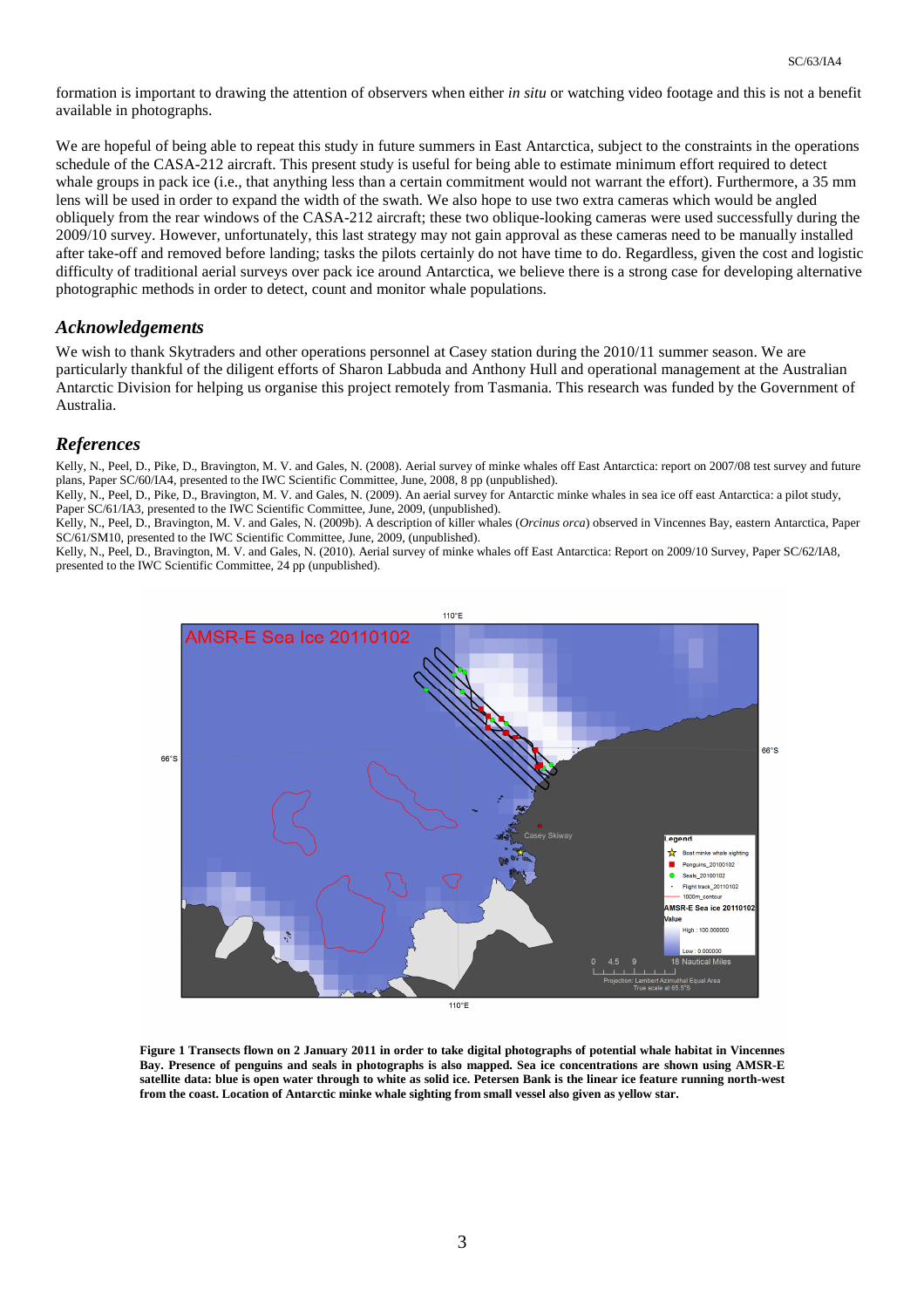

**Figure 2 Transects flown on 23 January 2011 in order to take digital photographs of potential whale habitat in Vincennes Bay. Presence of penguins and seals in photographs is also mapped. Sea ice concentrations are shown using AMSR-E satellite data: blue is open water through to white as solid ice. Petersen Bank is the linear ice feature running north-west from the coast.** 



**Figure 3 Flight tracks, observer sightings and locations of photographs of various species of whales in Vincennes Bay on 30 December 2008 (i.e., during 2008/09 aerial survey). Sea ice concentrations are shown using AMSR-E satellite data: blue is open water through to white as solid ice.**